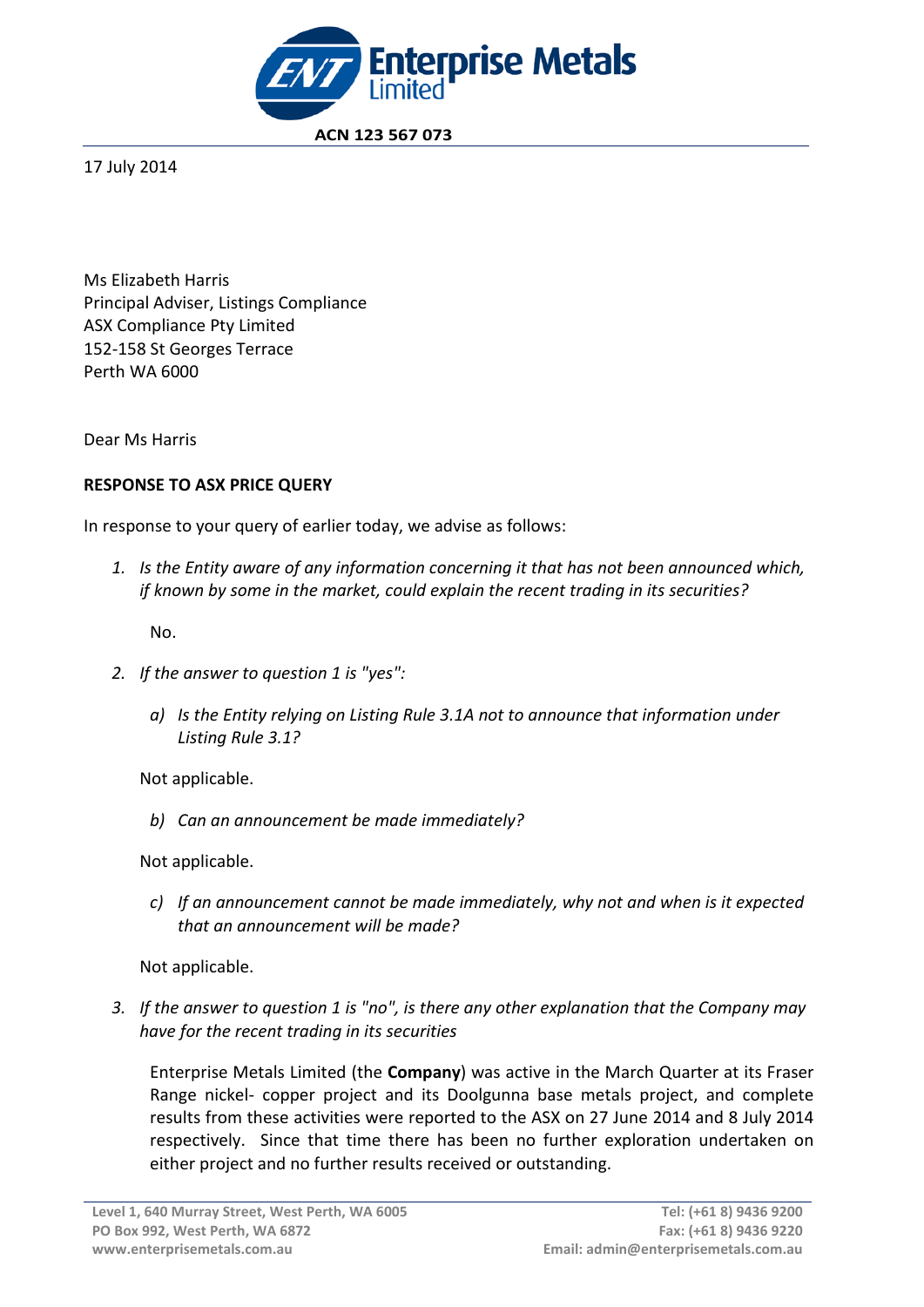

We do note, however, that positive exploration results were released to the ASX by our Fraser Range near neighbour Sirius Resources Ltd on  $16<sup>th</sup>$  July 2014, and positive results were also released by our Doolgunna near neighbour Thundelarra Ltd on 14<sup>th</sup> July 2014.

*4. Please confirm that the Company is in compliance with the Listing Rules and in particular, listing rule 3.1.*

The Company confirms that it is in compliance with the Listing Rules, and, in particular, Listing Rule 3.1.

Yours sincerely

**Dermot Ryan Managing Director**

*Contact:* 

*Telephone: 08 9436 9200 Facsimile: 08 9436 9220 Email: admin@enterprisemetals.com.au*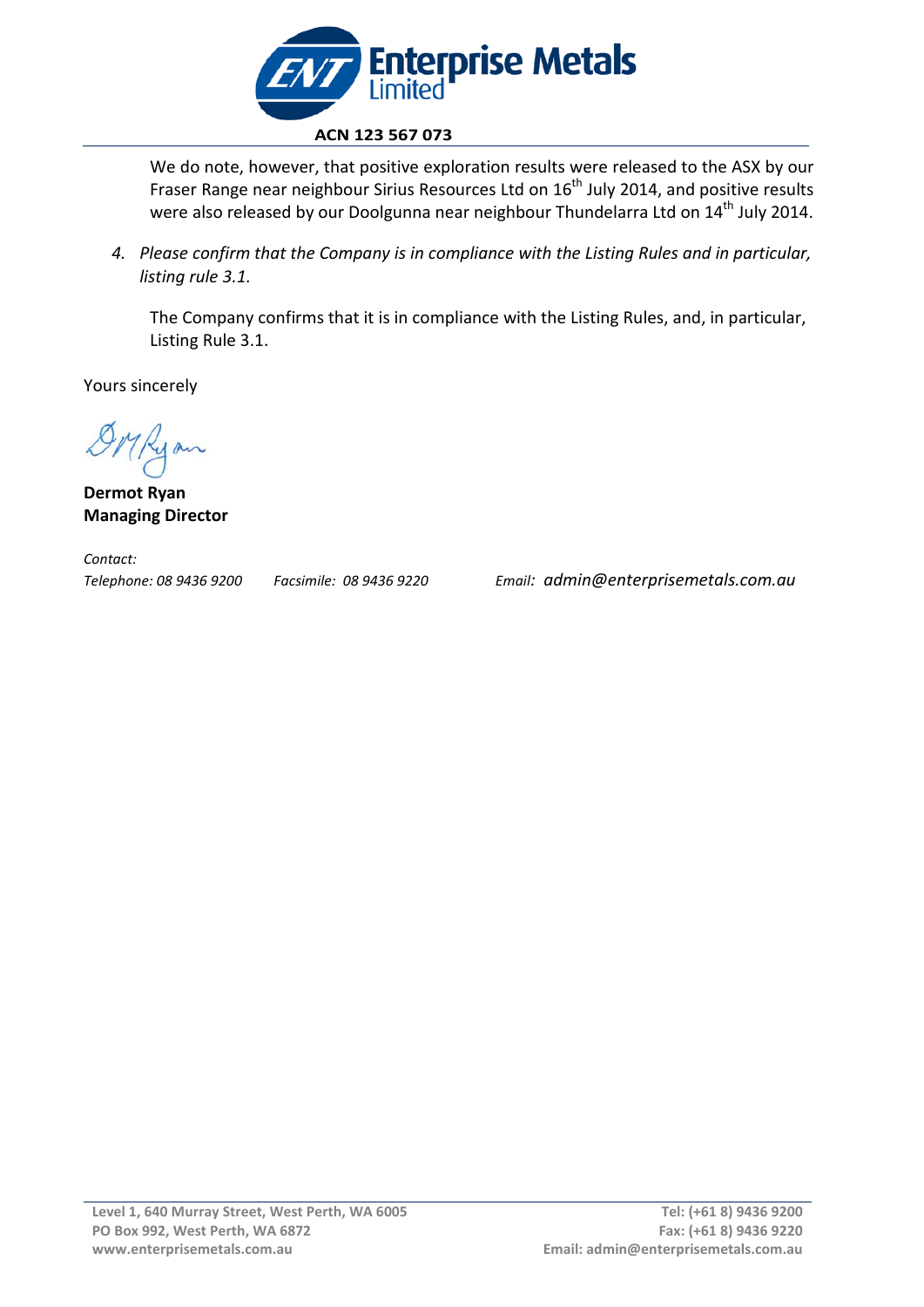

ASX Compliance Pty Limited ABN 26 087 780 489 Level 40 Central Park 152 - 158 St Georges Terrace PERTH WA 6000

> GPO Box D187 PERTH WA 6840

Telephone 61 8 9224 0000 Facsimile 61 8 9381 1322 [www.asx.com.au](http://www.asx.com.au/)

17 July 2014

Dermot Ryan Managing Director Enterprise Metals Limited 640 Murray Street WEST PERTH WA 6005

Dear Mr Ryan

## **Enterprise Metals Limited (the "Entity"): ASX price query**

We have noted a change in the price of the Entity's securities from a close of \$0.051 on 20 June 2014 to an intraday high of \$0.12 today. We have also noted an increase in the volume of trading in the Entity's securities over this period.

In light of the price change and increase in volume, ASX asks you to respond separately to each of the following questions:

- 1. Is the Entity aware of any information concerning it that has not been announced to the market which, if known by some in the market, could explain the recent trading in its securities?
- 2. If the answer to question 1 is "yes":
	- a) Is the Entity relying on Listing Rule 3.1A not to announce that information under Listing Rule 3.1?

Please note that the recent trading in the Entity's securities would suggest to ASX that such information may have ceased to be confidential and therefore the Entity may no longer be able to rely on Listing Rule 3.1A. Accordingly, if the answer to this question is "yes", you need to contact us immediately to discuss the situation.

b) Can an announcement be made immediately?

Please note, if the answer to this question is "no", you need to contact us immediately to discuss requesting a trading halt (see below).

- c) If an announcement cannot be made immediately, why not and when is it expected that an announcemant will be made?
- 3. If the answer to question 1 is "no", is there any other explanation that the Entity may have for the recent trading in its securities?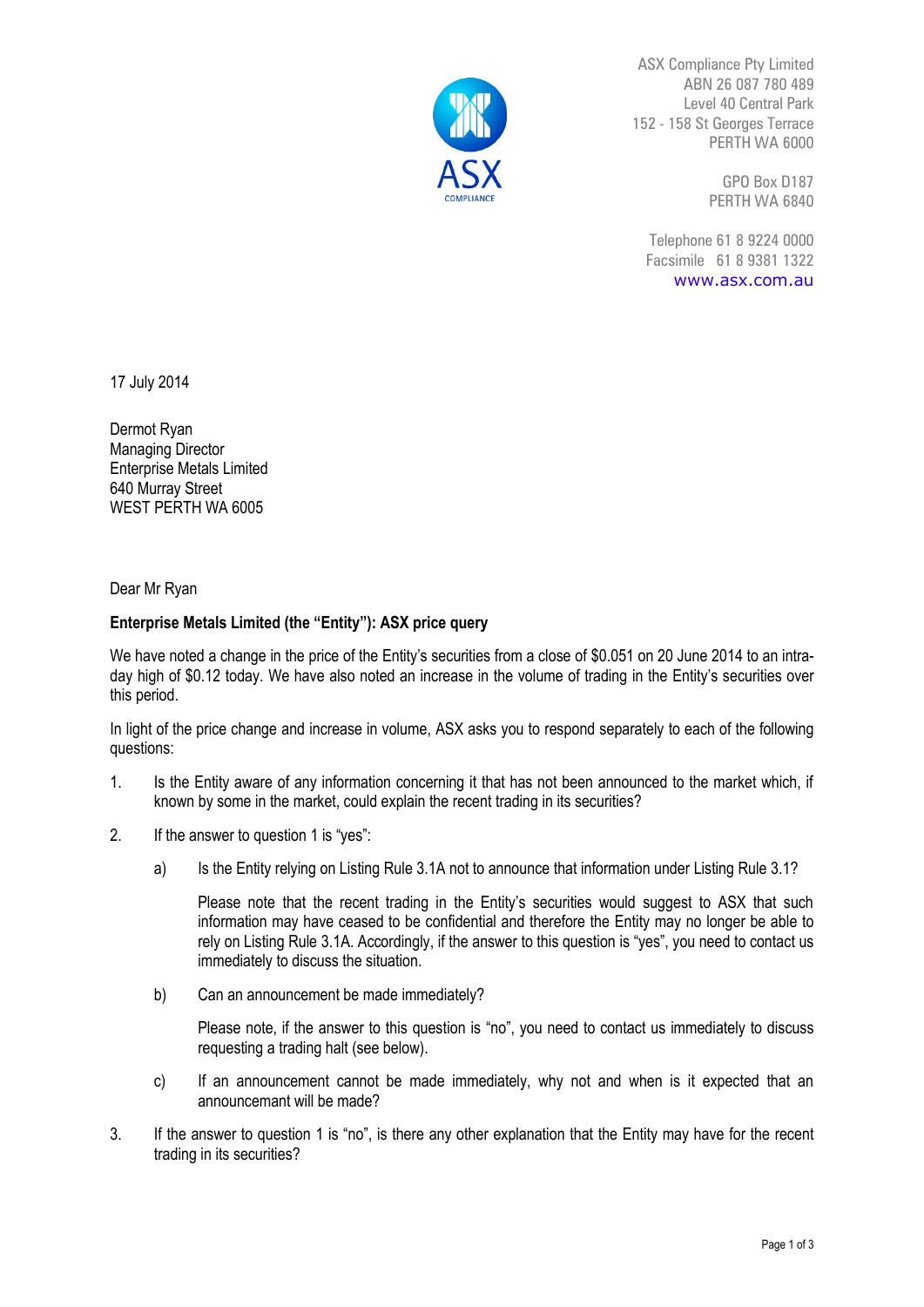4. Please confirm that the Entity is in compliance with the Listing Rules and, in particular, Listing Rule 3.1.

#### **When and where to send your response**

This request is made under, and in accordance with, Listing Rule 18.7. Your response is required as soon as reasonably possible and, in any event, by not later than **2.00 p.m. WST today, Thursday 17 July 2014**. If we do not have your response by then, ASX will have no choice but to consider suspending trading in the Entity's securities under Listing Rule 17.3.

You should note that if the information requested by this letter is information required to be given to ASX under Listing Rule 3.1 and it does not fall within the exceptions mentioned in Listing Rule 3.1A, the Entity's obligation is to disclose the information "immediately". This may require the information to be disclosed before the deadline set out in the previous paragraph.

ASX reserves the right to release a copy of this letter and your response on the ASX Market Announcements Platform under Listing Rule 18.7A. Accordingly, your response should be in a form suitable for release to the market.

Your response should be sent to me by e-mail to **[Elizabeth.Harris@ASX.com.au](mailto:Elizabeth.Harris@ASX.com.au)** or by facsimile to (08) 9381 1322. It should not be sent directly to the ASX Market Announcements Office. This is to allow me to review your response to confirm that it is in a form appropriate for release to the market, before it is published on the ASX Market Announcements Platform.

### **Listing Rule 3.1**

Listing Rule 3.1 requires a listed entity to give ASX immediately any information concerning it that a reasonable person would expect to have a material effect on the price or value of the entity's securities. Exceptions to this requirement are set out in Listing Rule 3.1A.

The obligation of the Entity to disclose information under Listing Rules 3.1 and 3.1A is not confined to, nor is it necessarily satisfied by, answering the questions set out in this letter.

In responding to this letter, you should have regard to the Entity's obligations under Listing Rules 3.1 and 3.1A and also to Guidance Note 8 *Continuous Disclosure: Listing Rules 3.1 – 3.1B*.

## **Trading halt**

If you are unable to respond to this letter by the time specified above, or if the answer to question 1 is "yes" and an announcement cannot be made immediately, you should discuss with us whether it is appropriate to request a trading halt in the Entity's securities under Listing Rule 17.1.

If you wish a trading halt, you must tell us:

- the reasons for the trading halt;
- how long you want the trading halt to last;
- the event you expect to happen that will end the trading halt;
- that you are not aware of any reason why the trading halt should not be granted; and
- any other information necessary to inform the market about the trading halt, or that we ask for.

We may require the request for a trading halt to be in writing. The trading halt cannot extend past the commencement of normal trading on the second day after the day on which it is granted.

You can find further information about trading halts in Guidance Note 16 *Trading Halts & Voluntary Suspensions*.